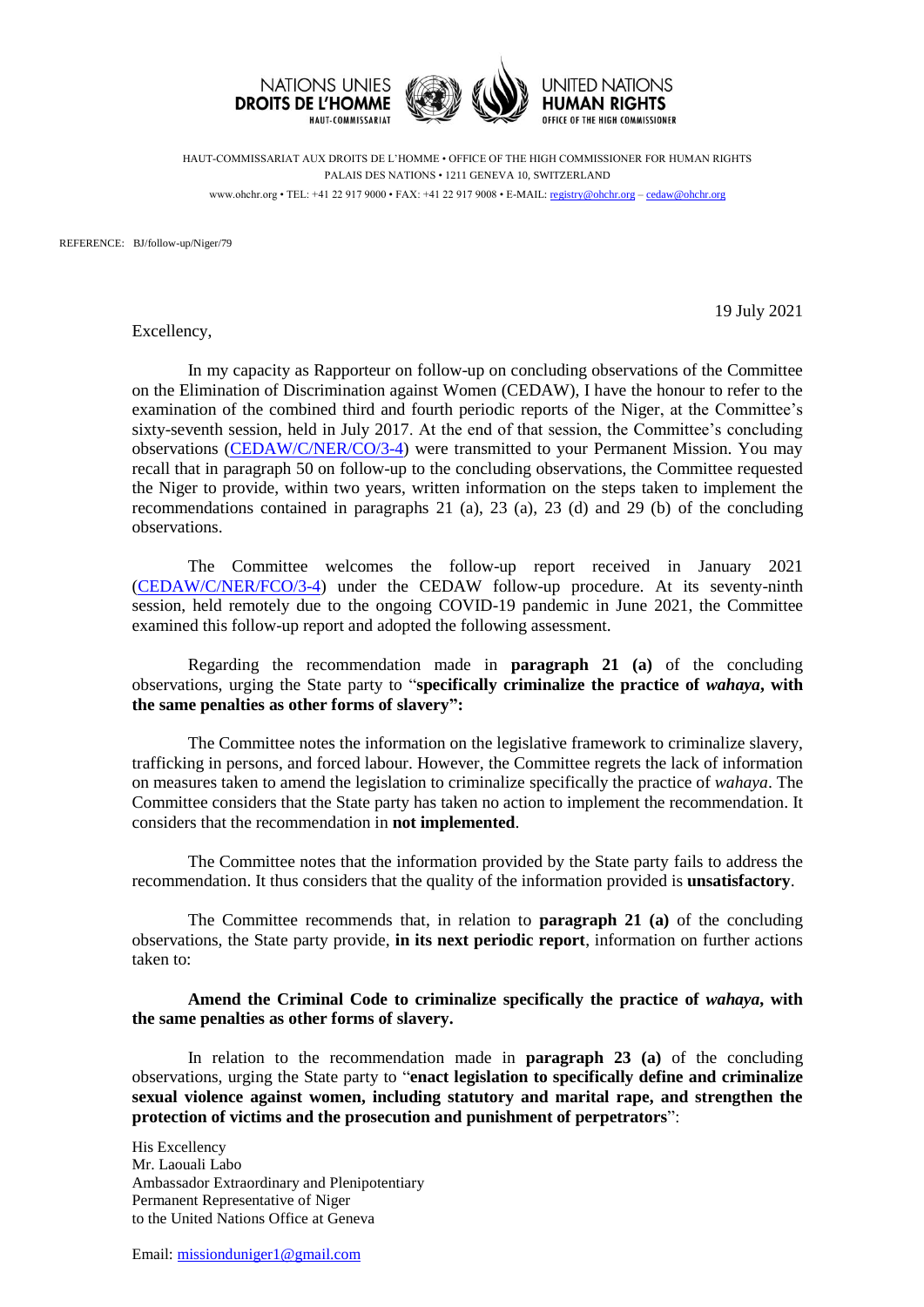

The Committee notes with appreciation the information on the various policy measures taken to combat sexual and gender-based violence against women, such the adoption of the national strategy and action plan (2017–2021) to response and prevent gender-based violence, the manual of standard operating procedures to prevent and respond to gender-based violence, and the national strategic plan to end child marriage (2019–2021). Furthermore, the Committee notes the information on the organization of raising awareness campaigns in partnership with religious leaders on female genital mutilation and child marriage. Nevertheless, the Committee regrets that no action was taken to adopt a law to define and criminalize sexual violence against women, including statutory and marital rape. The Committee considers that the State party has taken no action to implement the recommendation. It considers that the recommendation in **not implemented**.

The Committee notes that the information provided by the State party is incomplete and it fails to address the recommendation. It thus considers that the quality of the information provided is **unsatisfactory**.

With regard to the recommendation made in **paragraph 23 (d)** of the concluding observations, urging the State party to "**increase the number of shelters, especially in rural areas, and provide medical treatment, psychosocial rehabilitation and reintegration programmes, as well as legal assistance, to victims of gender-based violence;**":

The Committee notes the information on the implementation of the spotlight initiative that aims at eliminating all forms of violence against women and girls by 2030, including in rural areas. According to the information by the State party, this initiative aims also at enhancing the legal framework, strengthening designated institutions for budget and planning, organizing community dialogues, improving data collection, and supporting women's non-governmental organization. The Committee also takes note of the information on the launching of four holistic support centres for victims in Tillabéri, Zinder, Maradi and Tahoua. The Committee also notes the efforts by the State party to end child marriage through the adoption its national strategic plan and the establishment of children's committees, including in villages, to facilitate the access to free health services for girls who are victims of violence, abuse and exploitation. However, the Committee regrets the lack of information on measures taken to expand the provision of medical, psychosocial, legal and social assistance to victims of gender-based violence. The Committee considers that the State party took some steps towards the implementation of the recommendation, but that it needs to take further action to implement all measures recommended by the Committee. It considers that the recommendation has been **partially implemented**.

The Committee notes that the information provided by the State party is thorough and extensive, but it fails to respond fully to the recommendation. It thus considers that the quality of the information provided is **partially satisfactory.**

The Committee recommends that, in relation to **paragraph 23 (a) and (d)** of the concluding observations, the State party provide, **in its next periodic report**, information on further actions taken to:

**(a) Adopt legislation defining and criminalizing sexual violence against women, including statutory and marital rape and strengthen the protection of victims and the prosecution and punishment of perpetrators; and**

**(b) Ensure the availability of shelters specifically in rural areas for women who are victims of violence and provide them with medical treatment, psychosocial rehabilitation and reintegration programms, as well as legal assistance.** 

Regarding the recommendation made in **paragraph 29 (b)** of the concluding observations, urging the State party to "**ensure the re-entry into school of young mothers,**